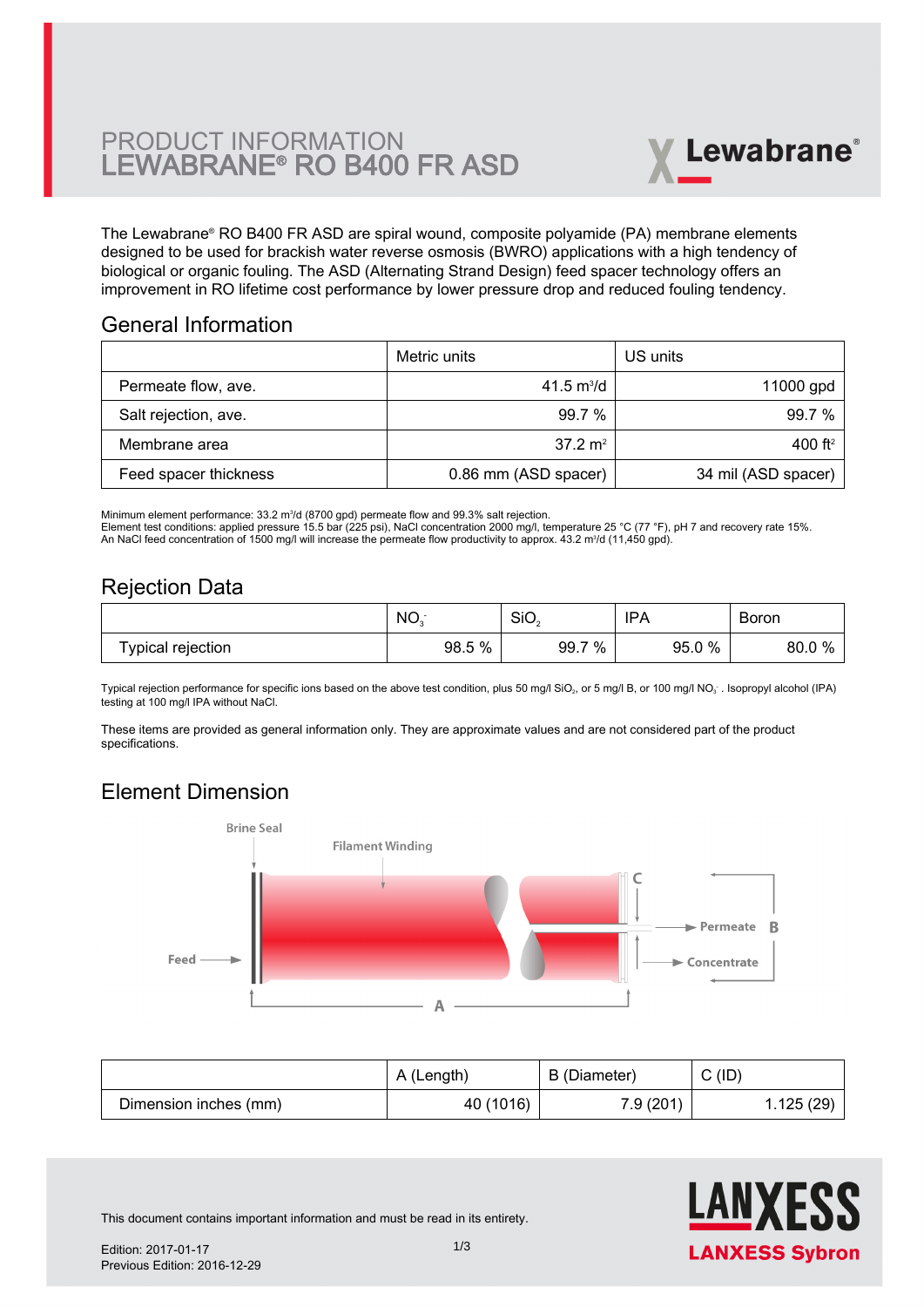# PRODUCT INFORMATION LEWABRANE® RO B400 FR ASD



#### Application Data

|                                 | Metric units | US units  |
|---------------------------------|--------------|-----------|
| Operating pressure, max.        | 41 bar       | 600 psi   |
| Operating temperature, max.     | 45 °C        | 113 °F    |
| Feed water SDI, max.            | 5            | 5         |
| pH range during operating       | $2 - 11$     | $2 - 11$  |
| pH range during cleaning        | $1 - 12$     | $1 - 12$  |
| Pressure drop per element, max. | $1.0b$ ar    | 15 psi    |
| Pressure drop per vessel, max.  | $3.5b$ ar    | 50 psi    |
| Chlorine concentration, max.    | $0.1$ ppm    | $0.1$ ppm |

### Additional Information

- Treat RO Elements with care; do not drop the element.
- Each RO Element is wet tested, preserved in a 1% weight sodium bisulfite solution, and vacuum packed in oxygen barrier bags.
- During storage, avoid freezing and direct sunlight. The temperature should be below 35 °C (95 °F).

## After Installation

- Keep the RO Elements wet, and use a compatible preservative for storage duration longer than 7 days.
- During the inital start up, discharge the first permeate to drain for 30 min.
- Permeate back pressure should not exceed feed pressure at any time.
- The RO Elements shall be maintained in a clean condition, unfouled by particulate matter or precipitates or biological growth.
- $\bullet~$  Consider cleaning, if the pressure drop increases by 20% or water permeability decreases by 10%. Use only chemicals which are compatible with the membrane.
- For additional information consult the Lewabrane® technical information available at www.lpt.lanxess.com.



This document contains important information and must be read in its entirety.